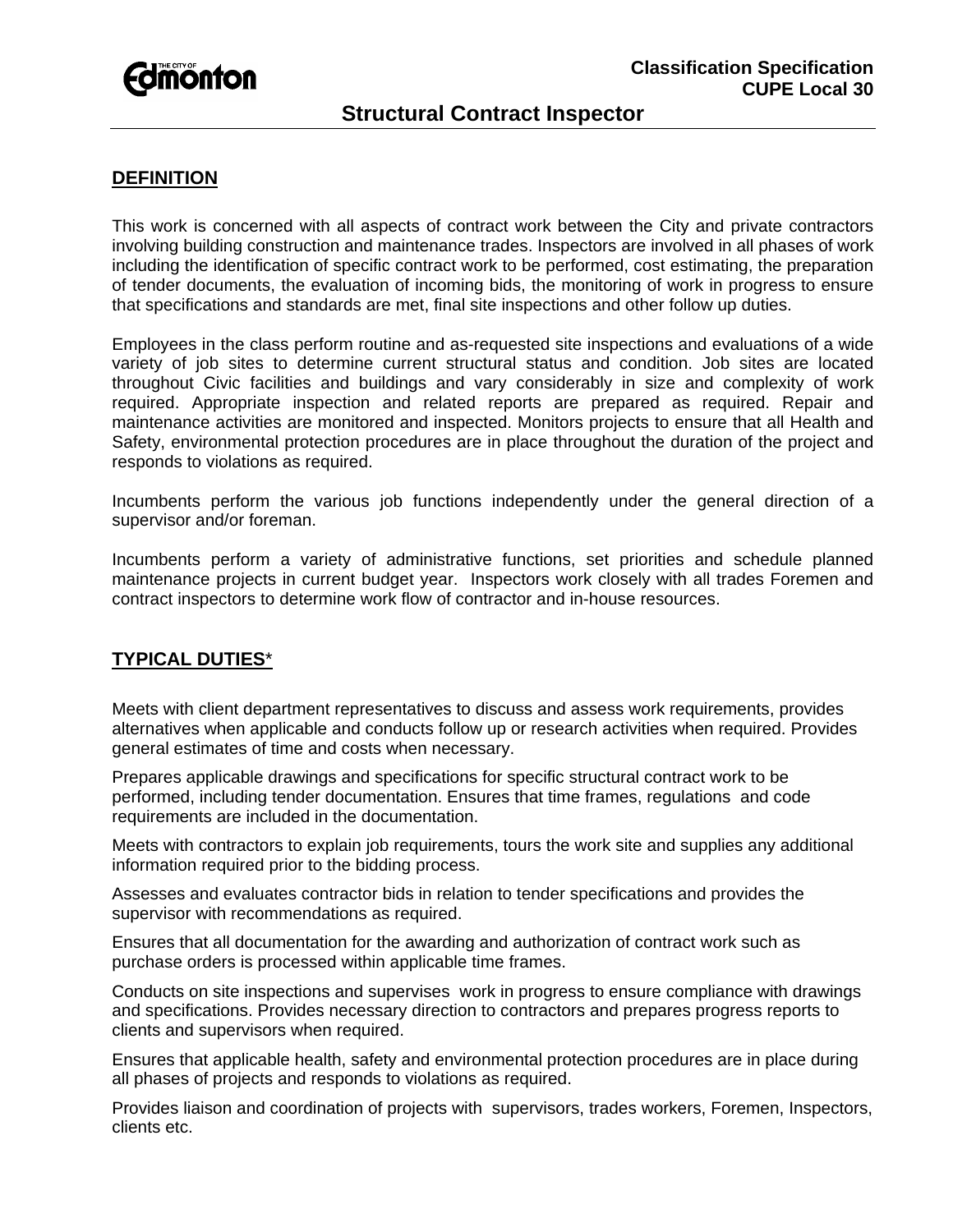

## **Structural Contract Instructor Fage 2** Page 2

Conducts final on site inspections to ensure all deficiencies are completed. Authorizes contractor payments for both work in progress and final completion payments.

Arranges for security clearances and checks of contractors and provides access to work sites.

Performs related duties as required.

### **KNOWLEDGE, ABILITIES AND SKILLS**

Considerable knowledge of the various trade codes and practices in structural construction, maintenance and renovation. Applicable regulatory standards include: Alberta Building Code, Fire Code as well as relevant Corporate Policies and Occupational Health and Safety regulations.

Possession of a high level of technical knowledge in the carpentry trade and its relationship to other construction/maintenance trades

Considerable knowledge of the tools, methods, standards and theory of the various trades in order to provide adequate inspection and supervision.

Knowledge of applicable health, safety and environmental protection rules and regulations and how they apply to the workplace.

Considerable knowledge and skills with computers and applicable software and digital office/field equipment.

Considerable knowledge of project management and tendering contract processes with proven abilities to plan and organize projects, including relevant administrative procedures.

Ability to communicate effectively with clients, contractors, trades personnel, Engineers etc. and to resolve situations requiring immediate judgement.

Demonstrated ability to interpret drawings, specifications and to plan and schedule the work of contractors.

Ability to work in confined spaces, at heights, in extreme temperatures and to operate a motor vehicle in a variety of traffic conditions.

Highly effective written and oral communication and presentation skills.

Highly developed interpersonal skills.